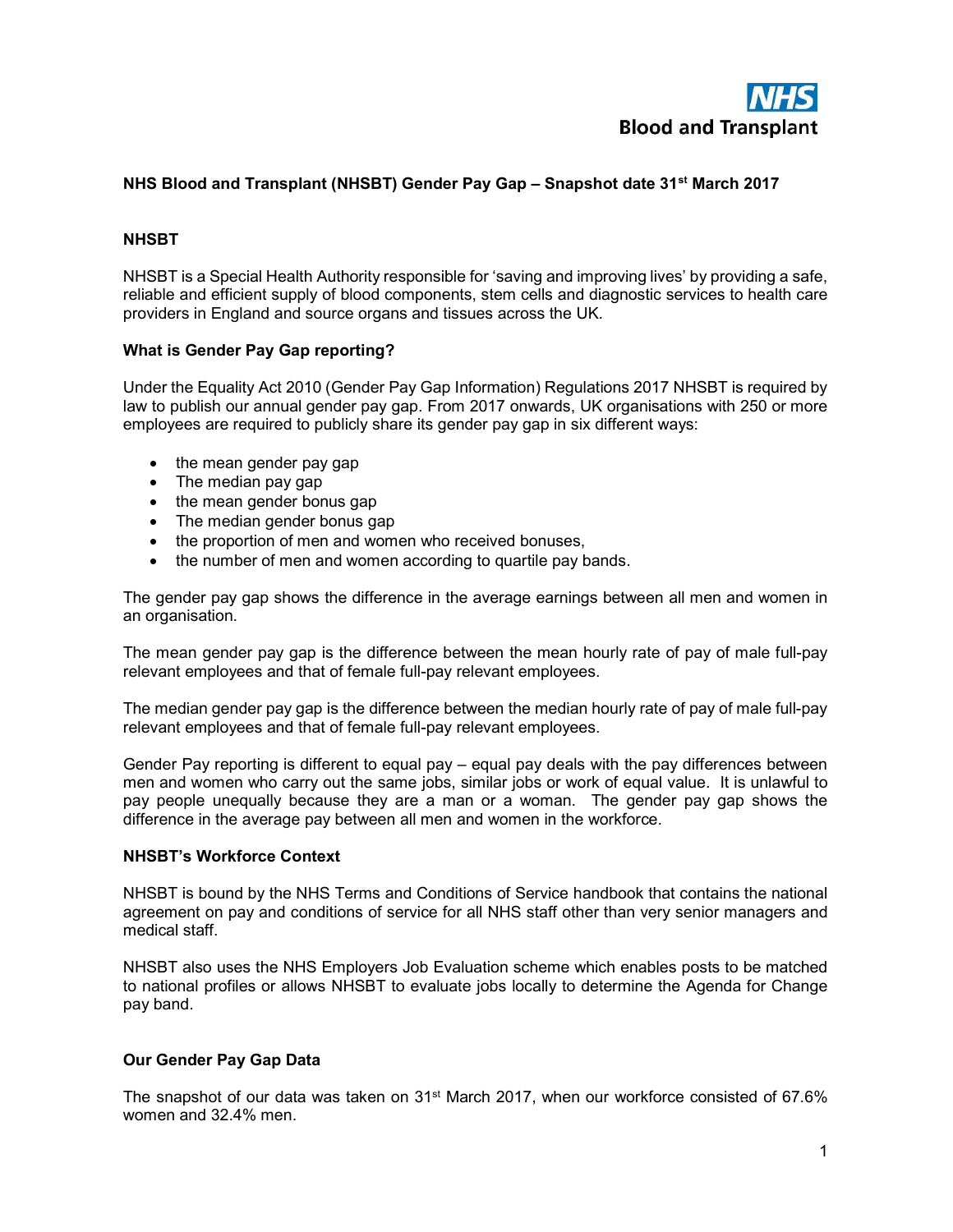Our data shows that:

|                       | <b>Women's earnings are:</b> |
|-----------------------|------------------------------|
| Mean Gender Pay Gap   | 7.9% lower                   |
| Median Gender Pay Gap | 5.0% lower                   |

The main reasons for our Gender Pay Gap, are driven by two main factors.

- i) The higher proportion of men in more senior (higher paid) roles; combined with
- ii) The higher proportion of women in more junior role (lower paid roles)

It must be borne in mind that the Gender Pay Gap report does not just include basic pay but includes payments such as shift allowances and Recruitment and Retention Premia. Our figures do not include on-call payments as they do not meet the ACAS definition of on-call payments.



In common with the wider NHS approximately two thirds of our workforce are women and one third is men.